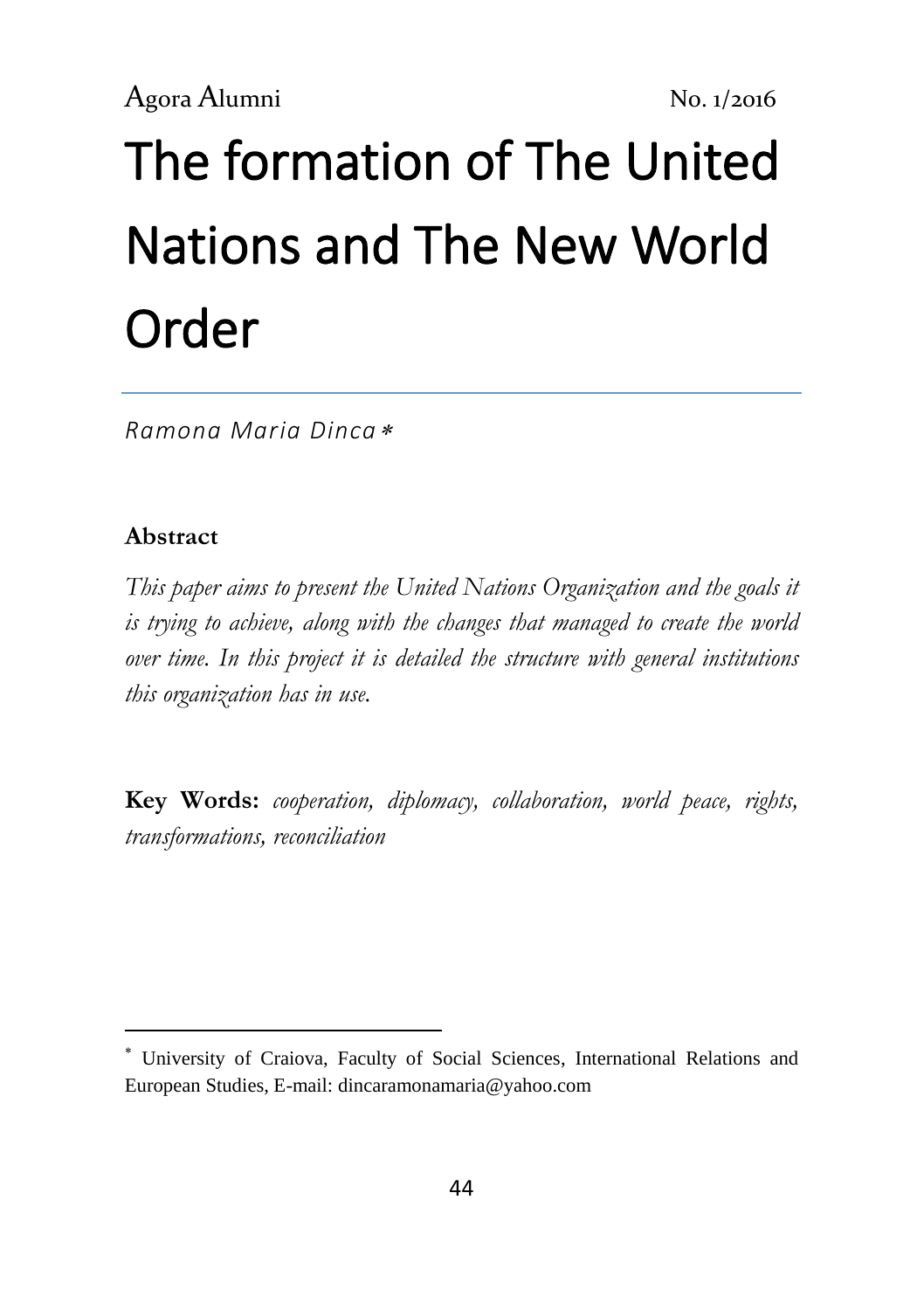The idea of establishing an international organization that facilitates cooperation between countries in order to maintain peace, can be identified in the series of international diplomatic conferences, held in the latter part of the nineteenth century and early twentieth century. The impulse to create an organization with a universal vocation, structured according to the commandments of time, but was given the willingness of States to cooperate to prevent recurrence World War. (Miga-Beşteliu, 2000: 147.)

The Peace Treaty from 1919 stipulated in its preamble the creation of the League of Nations. So, on January 10, 1920 the League of Nations was created, but which later proved to be a fiasco.

The League of Nations was the first attempt to build an organization of states with a universal vocation and general and permanent character. The goals set forth in the preamble of the Covenant of the League of Nations of 28 June 1919 were : promoting international collaboration and achieving international peace and security by the acceptance of obligations not to resort to war, by developing fair relations between nations by respecting international law and the obligations deriving Treaties and by maintaining justice [\(http://bsclupan.asm.md:8080/xmlui](http://bsclupan.asm.md:8080/xmlui%20/bitstream/handle/123456789/525/11.pdf?sequence=1)  [/bitstream/handle/123456789/525/11.pdf?sequence=1\)](http://bsclupan.asm.md:8080/xmlui%20/bitstream/handle/123456789/525/11.pdf?sequence=1)

The system established by the Covenant peacekeeping is based on two principles:

1) Members of the League agree to respect and protect the territorial integrity and political independence of other states;

2) Any war or threat of war is a matter for the entire organization. (Miga-Beşteliu, 2000: 148.)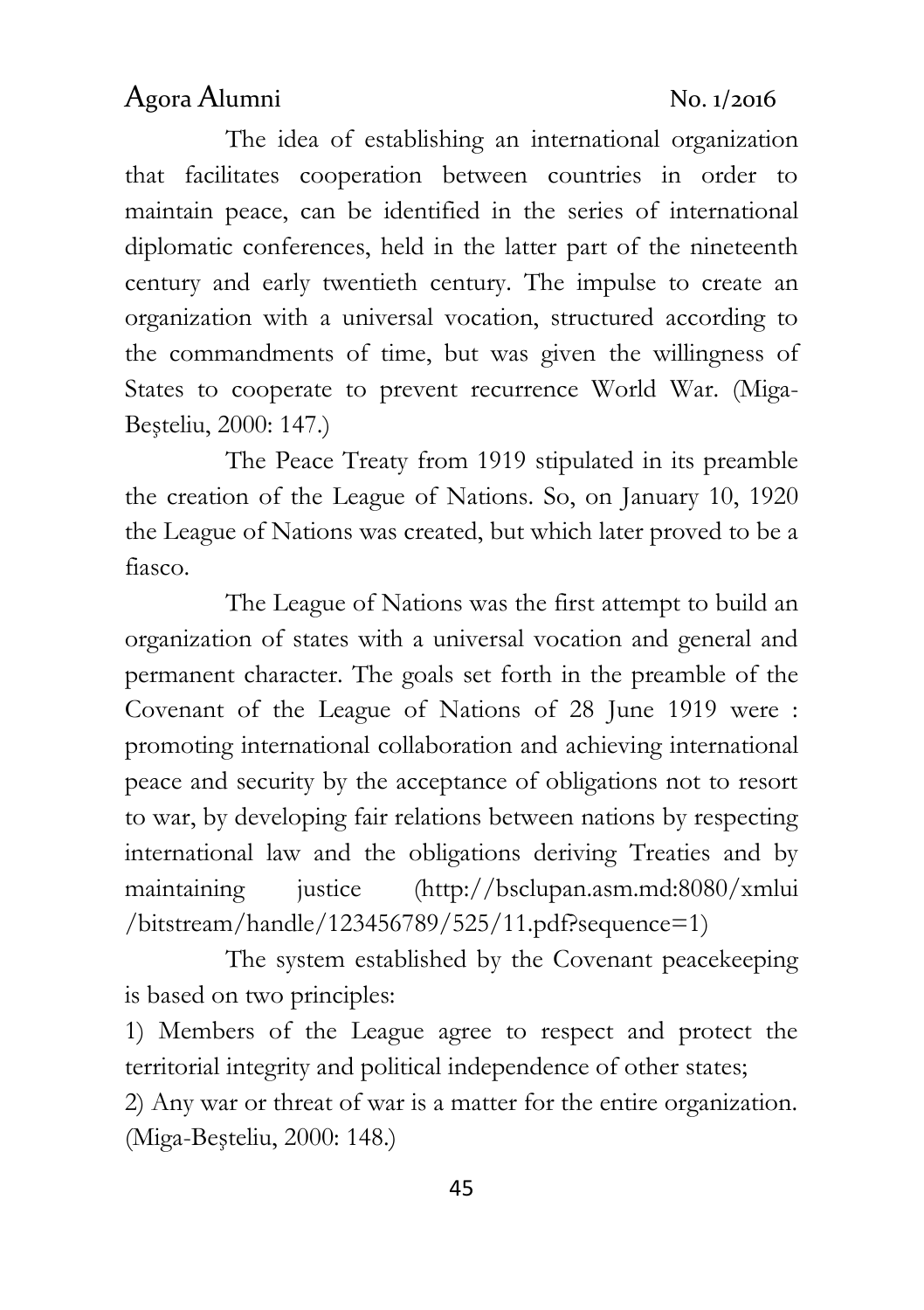The League of Nations introduced a new form of institutionalized multilateral diplomacy and despite its failures , has provided to be an experience that was widely used in shaping the organization what took place - the United Nations.

(Miga-Beşteliu, 2000: 151-152.)

United Nations Organization (UNO) is the most important international organization, both through its universal character - it includes almost all countries - 193 for all purposes and functions which have been given. It proves that UNO was created as a remedy for defects ,, " in the functioning of Nations (created after the First World War ) and to define a new international order and to ensure economic, social and cultural and humanitarian aspects (Rusu, 2002: 20.)

The idea of creating the United Nations is officially launched by the declaration signed in Moscow on 30 October 1943 by the foreign ministers of the US ( Cordel Hull ) , USSR ( V. M. Molotov ) and Great Britain ( Anthony Eden ) and Chinese ambassador to the Soviet Union ( Ping Sheung FAO ) .

The plans for creating UNO took place between representatives of the USA, Great Britain and U.R.S.S. and later representatives of China, who expected that in keeping world peace should be assigned a key role of the Security Council, whose permanent members are China, France, UK, US and U.R.S.S.

At the Tripartite Conference of Yalta in February 1945, leaders of the three great powers - the US, Britain and U.R.S.S. – Considered the formation of a general international organization to maintain peace and security to be essential , both to prevent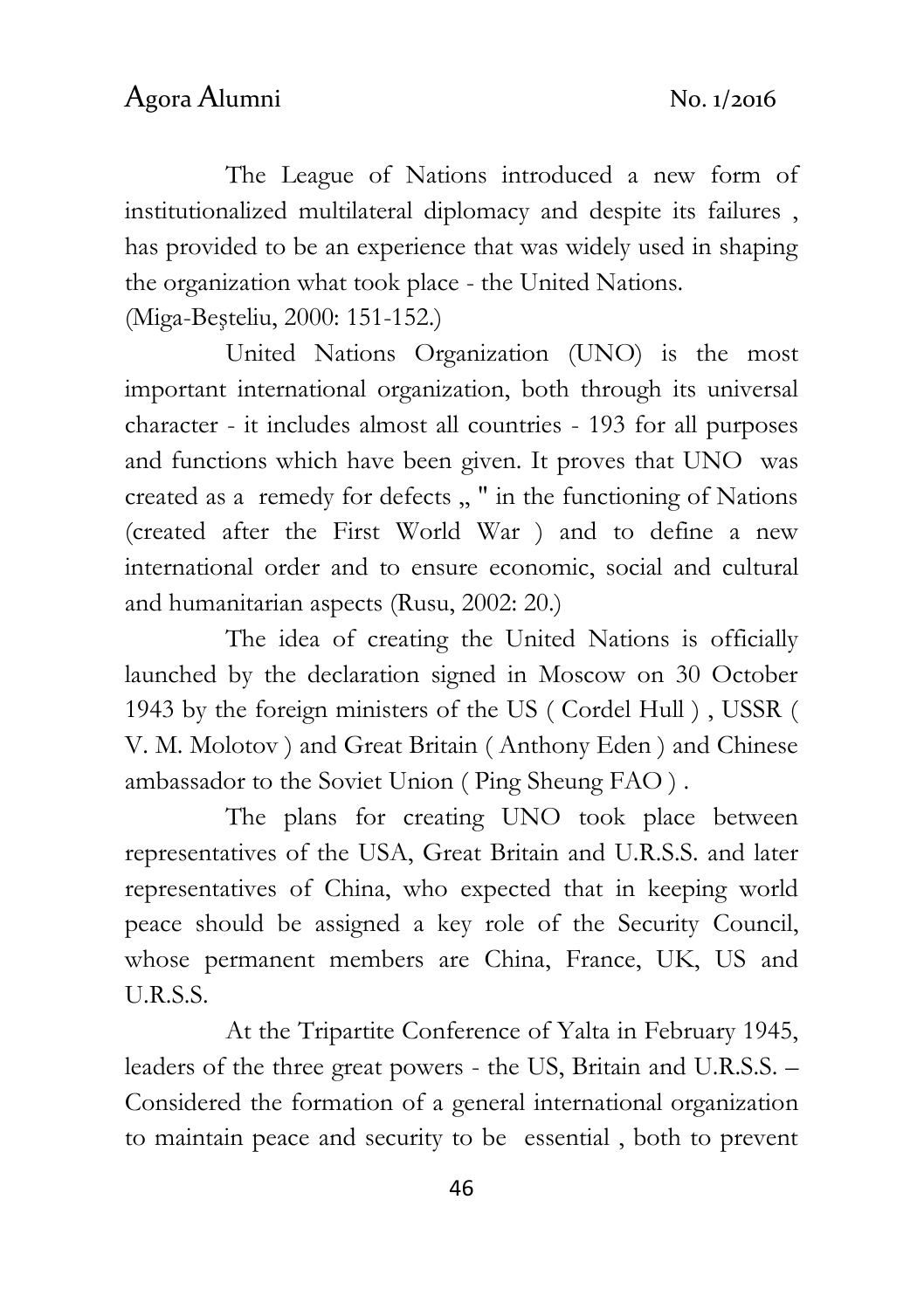aggression and to remove the causes of political, economic and social war, through close and continuous collaboration peaceloving peoples . "The three have agreed on the formula to vote in the Security Council and the United Nations Conference announced start date (April 25th 1945), the world organization dedicated to drafting the Charter and keeping its place San Francisco in the US With this occasion, it reached an agreement on the countries that were to be invited to the conference: Member who declared war one or more countries of the Axis until March 1, 1945 (Dumitrescu, 2009: 167-168.)

The Conference from San Francisco, that had the formal name as,, United Nations Conference on International Organization , " started its work on 25 April 1945 with upcoming appearances representatives of 50 states. The conference, which lasted two months were devoted to elaborating UNO Charter.

Article 1 of the act - UNO Charter formulates the goals of the United Nations, as follows:

 $\overline{\omega}$ , To maintain international peace and security, to take effective collective measures for the prevention and removal of threats to peace and perform through peaceful means and in accordance with the principles of justice and international law, adjustment or settlement of disputes or situations with international character that could lead to a breach of peace.

 To develop friendly relations among nations based on respect for the principle of equal rights and their right, and take any other appropriate measures to strengthen universal peace.

 Develop international cooperation in solving international problems of an economic, social, cultural or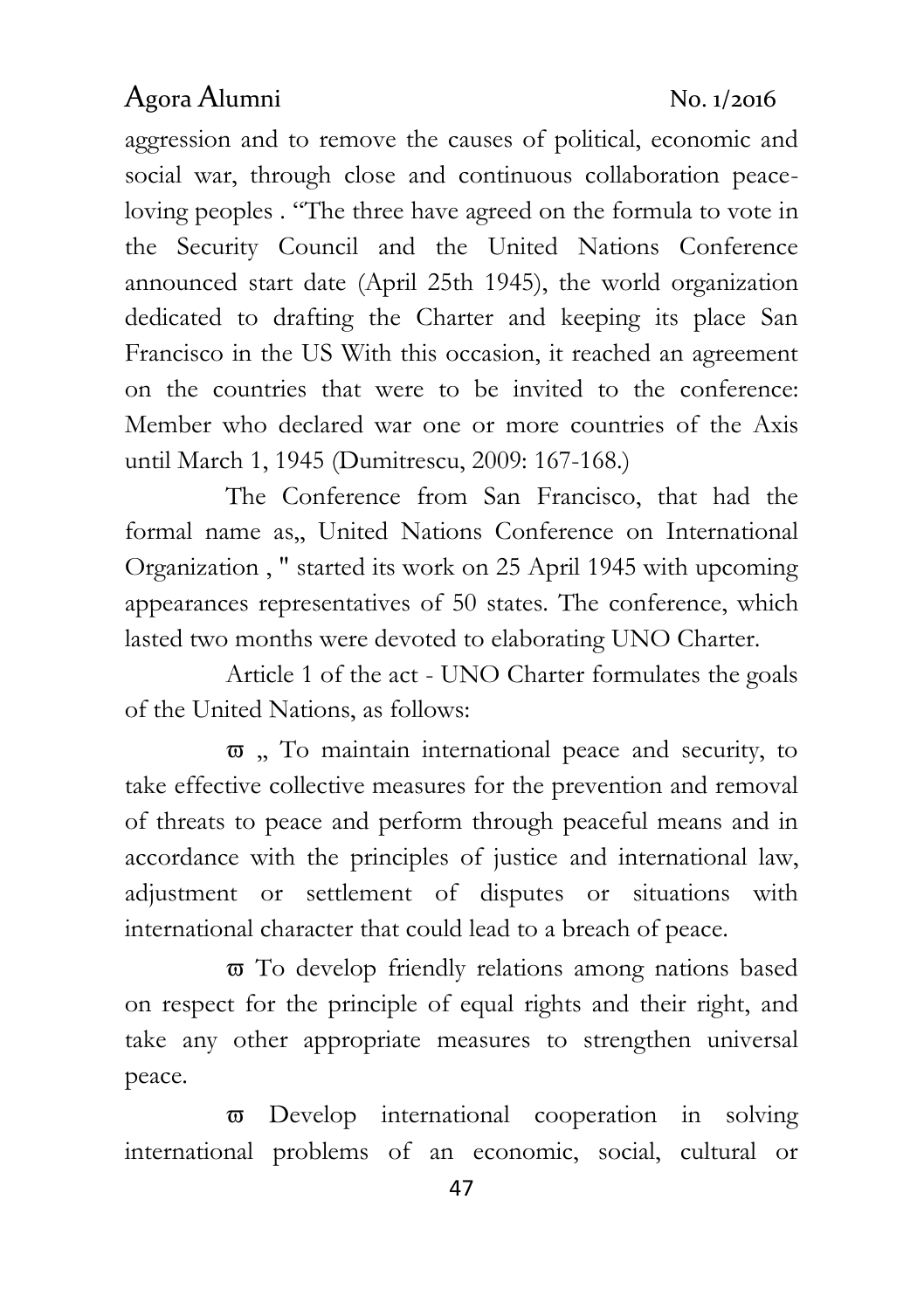humanitarian character, promoting and encouraging respect for human rights and fundamental freedoms for all without distinction as to race, sex, language or religion.

 $\overline{\sigma}$ To be a center for harmonizing the actions of nations to be to achieve those goals"

UNO Charter obliges Member States to resolve their differences peacefully, regulating expressly prohibit the use of force (Rusu, 2002: 20-21.)

The principles contained in the Charter of UNO are:

1) nonaggression or force [threats](http://hallo.ro/search.do?l=ro&d=en&query=threat);

2) international peaceful settlement of disputes ;

3) non-interference in the internal affairs of other states;

4) the duty of states to cooperate with each other ;

5) the right of peoples to self-determination ;

6) sovereign equality of states;

7) fulfillment of international obligations in good faith.

The United Nations originally grouped the 51 founding members. Its organizational structure and its objectives were contained in the founding act of the organization; UNO Charter did not differ essentially from those of the League of Nations. Thus, the main bodies of the United Nations Organization were the Security Council, General Assembly and the Permanent Secretary.

Among these bodies, what matters most poignant is the Security Council decision-making essential element for resolving disputes between states. The Security Council has very wide political powers and with real powers, was in charge of peacekeeping, having for the armed forces of the Great Powers,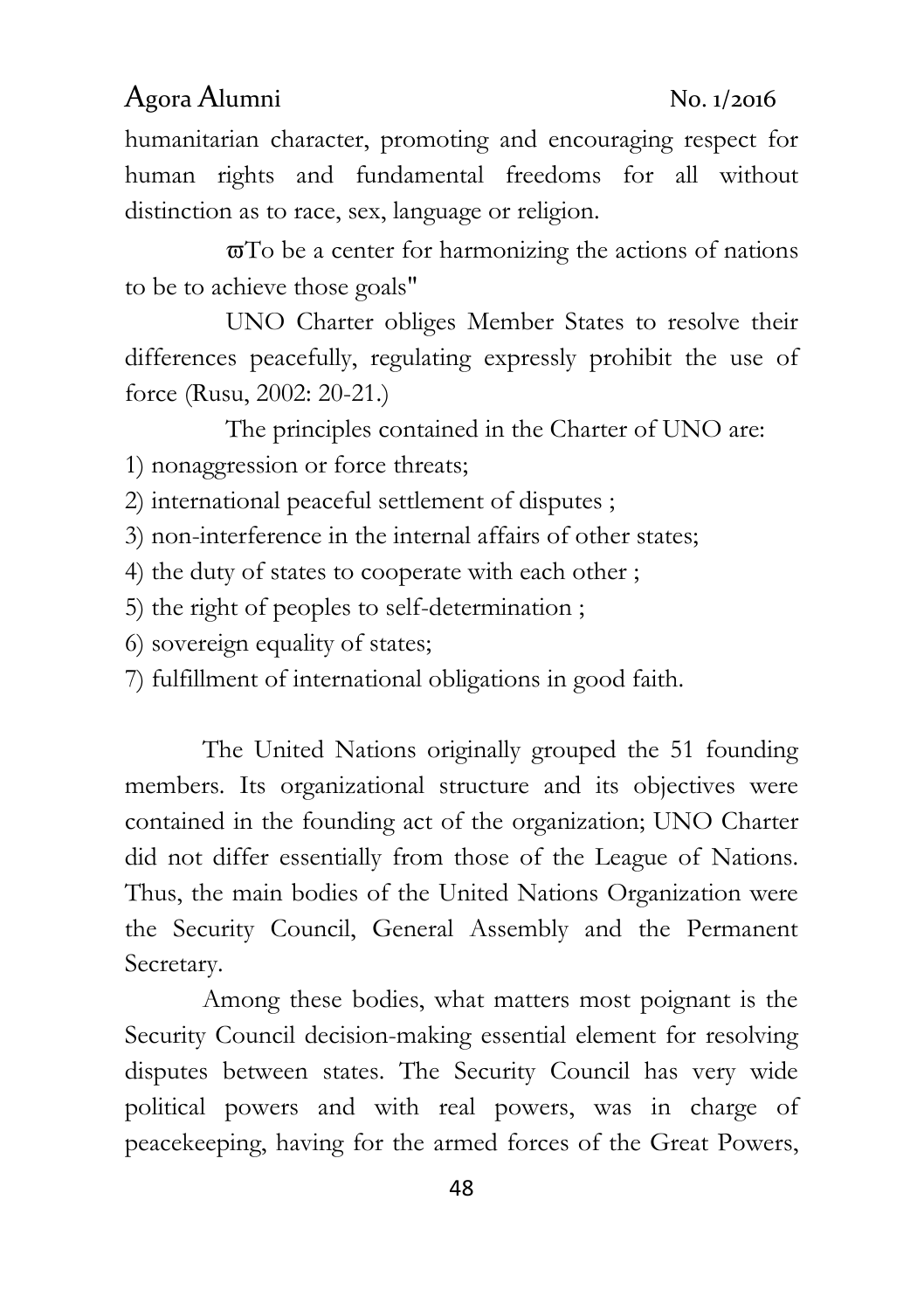in fact nonexistent when the League of Nations . The essential role of the Council was to prevent conflicts between states. Council composition consists of five permanent members (US, USSR, UK, Republic of China and France) and six nonpermanent members. In fact, this scheme gives each permanent member veto.

The world superpowers, the USA and the USSR, although allied against Germany and Japan during the Second World War, were quick to turn against each other, trying to impose their world hegemony. The formation of the two militarypolitical blocs after the Second World War and the Cold War have challenged the UN operation. UN action in the sphere of national security were constantly blocked by veto either of the superpowers in the Security Council [\(http://www.gazetademaramures.ro/organizatia-natiunilor-unite-](http://www.gazetademaramures.ro/organizatia-natiunilor-unite-12348)[12348\)](http://www.gazetademaramures.ro/organizatia-natiunilor-unite-12348)

Under the Charter, the Security Council has primary responsibility for the maintenance of international peace and security. It has 15 Members, and each Member has one vote. Under the Charter, all Member States are obligated to comply with Council decisions.

The Security Council takes the lead in determining the existence of a threat to the peace or act of aggression. It calls upon the parties to a dispute to settle it by peaceful means and recommends methods of adjustment or terms of settlement. In some cases, the Security Council can resort to imposing sanctions or even authorize the use of force to maintain or restore international peace and security.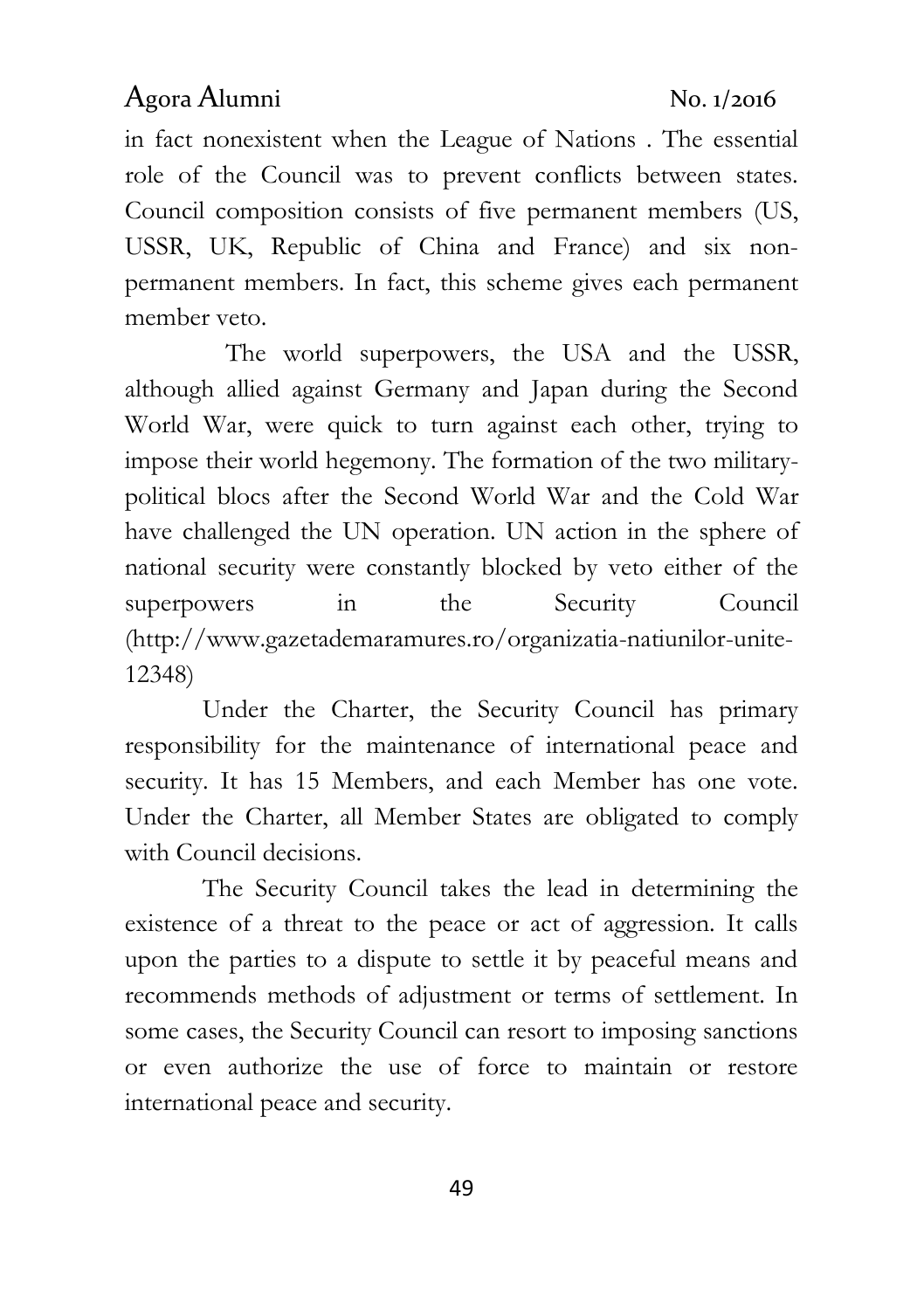The Security Council also recommends to the General Assembly the appointment of the Secretary-General and the admission of new Members to the United Nations. And, together with the General Assembly, it elects the judges of the International Court of Justice (<http://www.un.org/en/sc/> ).

Voting System and Records

# **Vote and Majority Required**

[Article 27 of the UN Charter](http://www.un.org/en/sections/un-charter/chapter-v/index.html) states that:

1. Each member of the Security Council shall have one vote.

2. Decisions of the Security Council on procedural matters shall be made by an affirmative vote of nine members.

3. Decisions of the Security Council on all other matters shall be made by an affirmative vote of nine members including the concurring votes of the permanent members; provided that, in decisions under Chapter VI, and under paragraph 3 of Article 52, a party to a dispute shall abstain from voting [\(http://www.un.org/en/sc/meetings/](http://www.un.org/en/sc/meetings/%20voting.html)  [voting.html\)](http://www.un.org/en/sc/meetings/%20voting.html).

Radical transformations that took place in global developments and were reflected in the United Nations, which began the turning since its inception. Enlargement process and increase practical functions UN began the day after the creation of the organization. But this process has become particularly active after the mass entry into the UN young states that have liberated from colonial domination. In this regard, the Secretary-General stated that, the years that have elapsed since 1945 , the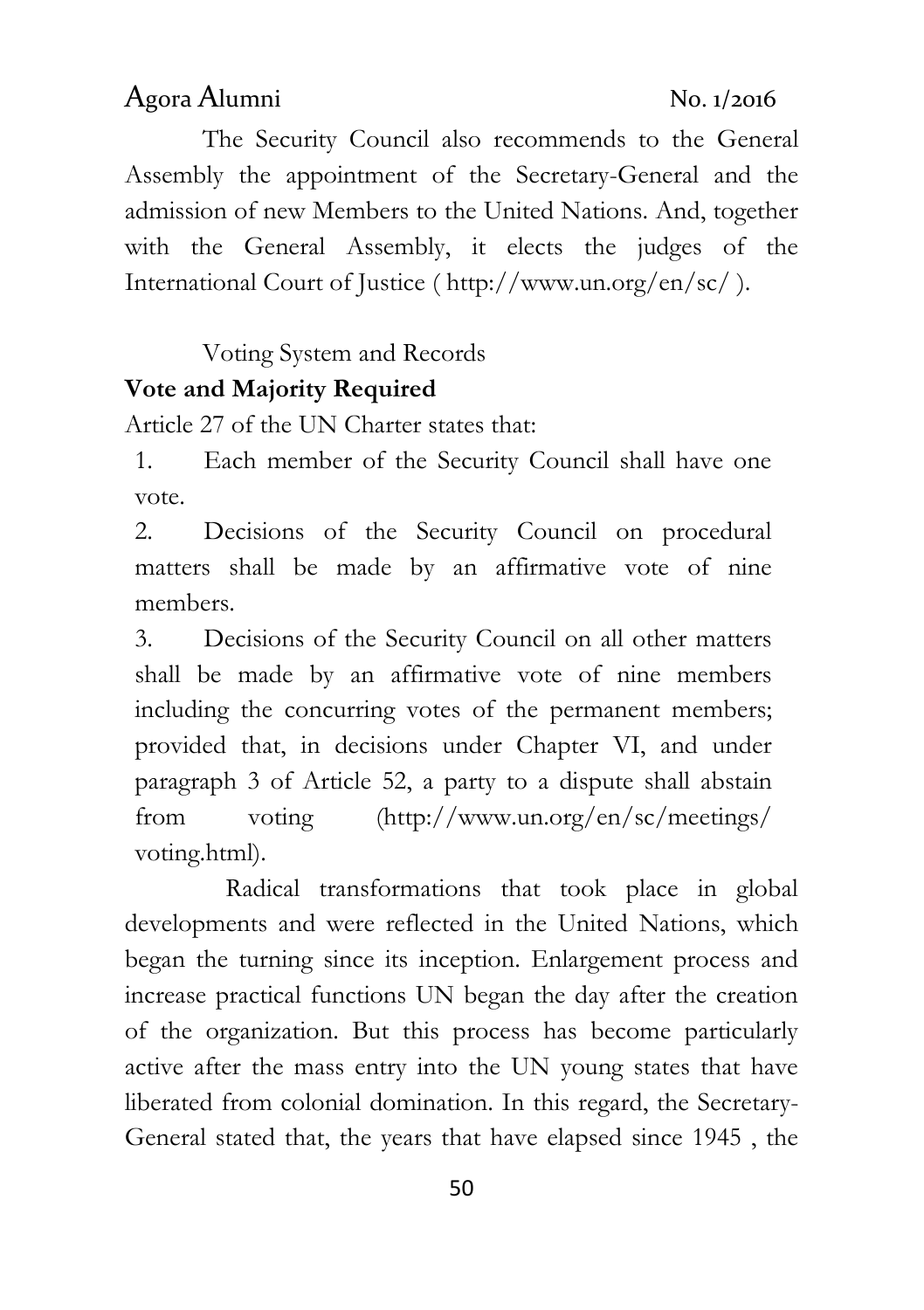world has undergone transformations founding members of the United Nations could hardly foresee or imagine them . Today , the organization is much different from the way it looked at the entry into force of the Charter . It is larger and more representative ..." (Neagu, 1983: 94-95).

,, The most important requirement ... ", to quote Secretary introducing the annual report of 1757 ... today is the taming of conflicts between states, not their sharpening. If used properly, the United Nations can serve diplomacy reconciliation force better than other tools available to Member States. All different aspirations and interests of the world meet on the common ground represented by the Charter. Conflicts can persist for long periods of time without reaching a solution accepted and groups of states can defend specific interests or regional. However, despite the temporary developments to the contrary, consequential influence of acute tensions, UN tendency is to weaken or destroy the differences, thus reaching finding solutions approaching common interest and application of the principles of the Charter (Morghenthau, 2007: 513-514).

### **As a conclusion**

From my point of view we should not be pessimist about this organization, because the UNO is undoubtedly a microcosm of the world and despite so many reservations politically, its role in promoting disarmament for a safer future to the posterity cannot be denied. At large scale, in the global concept its importance and necessity is gaining momentum day by day. It is now the most acclaimed universal representative and authoritative organization with 192 member countries in its